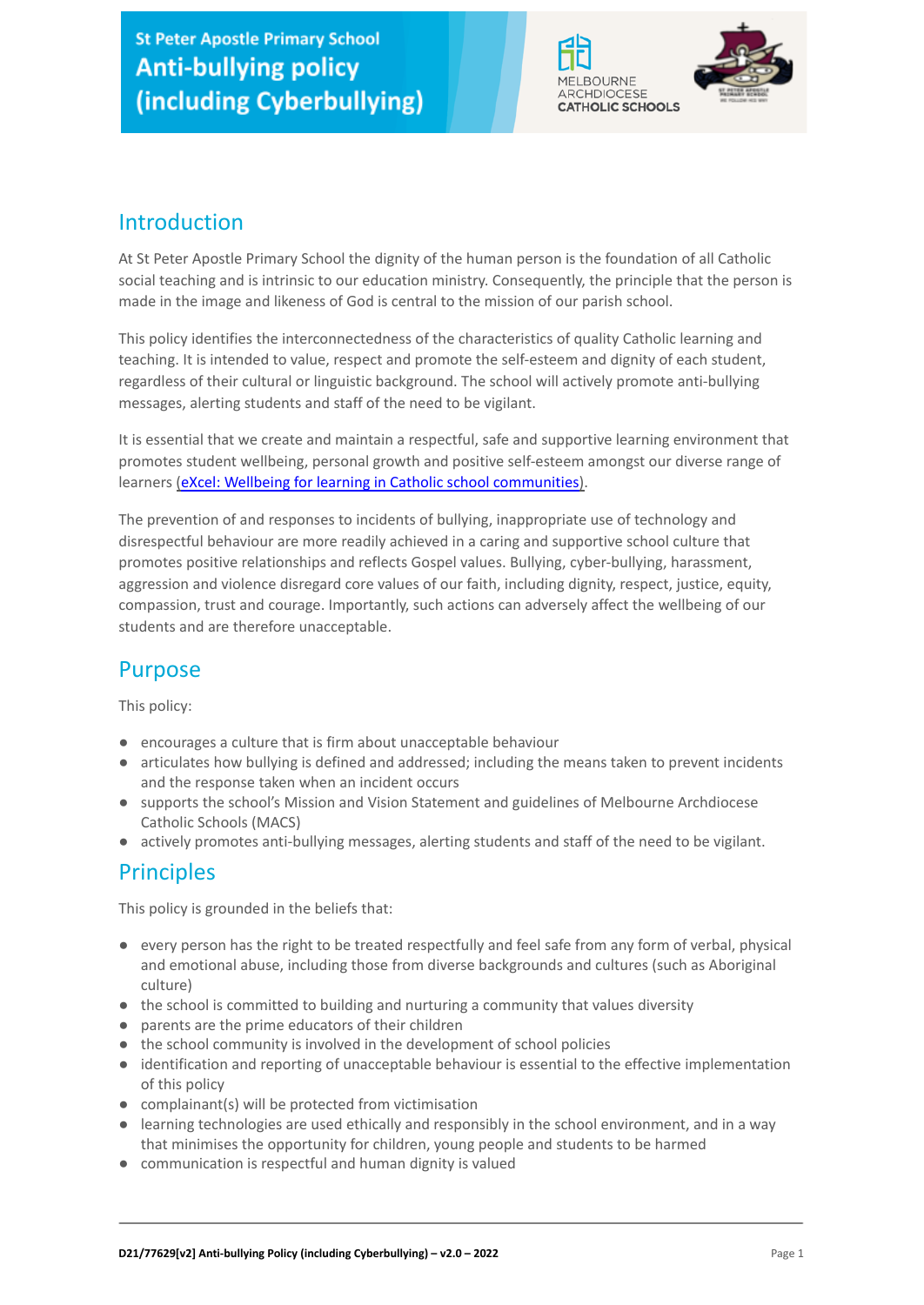



● regular monitoring of school policies is necessary, and improvements are made where appropriate.

### **Definitions**

**Bullying:** is repeated unreasonable behaviour directed towards a person that creates a risk to health and safety. It occurs when an individual or a group deliberately upsets or hurts another person, their property, reputation or social acceptance on more than one occasion. Forms of bullying include:

**Physical bullying**: pushing, shoving, fighting, pinching and any other unwelcome physical contact used intentionally to intimidate or hurt someone.

**Verbal bullying:** put downs, particularly those referring to physical characteristics, can result in loss of self-esteem. Racial discrimination of any kind is a form of bullying.

**Gesture bullying:** non-verbal signals used to silence and intimidate a victim.

**Extortion bullying:** physically stronger and more powerful students may bully other students into giving up their possessions, buying food and drink, or taking part in rule breaking activities.

**Exclusion bullying:** deliberately being left out of activities is a most hurtful form of bullying.

**Visual bullying:** offensive notes or material, graffiti, or damaging other people's possessions.

**Sexual bullying:** touching, sexually orientated jokes, drawings of, or writing about someone's body, using rude names or commenting about someone's morals, unwanted invitations of a sexual nature, asking questions about someone's private life.

**Cyber-bullying:** the use of various forms of electronic media to spread text and visual messages to cause hurt, embarrassment, intimidation.

**Categories of Bullying:** There are three broad categories of bullying:

- **1. Direct physical bullying:** This form includes hitting, tripping, and pushing or damaging property.
- **2. Direct verbal bullying:** This form includes name calling, insults, homophobic or racist remarks, or verbal abuse.
- **3. Indirect bullying:** This form of bullying is harder to recognise and often carried out behind the bullied person's back. It is designed to harm someone's social reputation and/or cause humiliation. Indirect bullying includes:
	- lying and spreading rumours
	- playing nasty jokes to embarrass and humiliate
	- mimicking
	- encouraging others to socially exclude someone
	- damaging someone's social reputation and social acceptance
	- cyber-bullying, which involves the use of email, text messages or chat rooms to humiliate and distress someone.

**What Bullying is Not**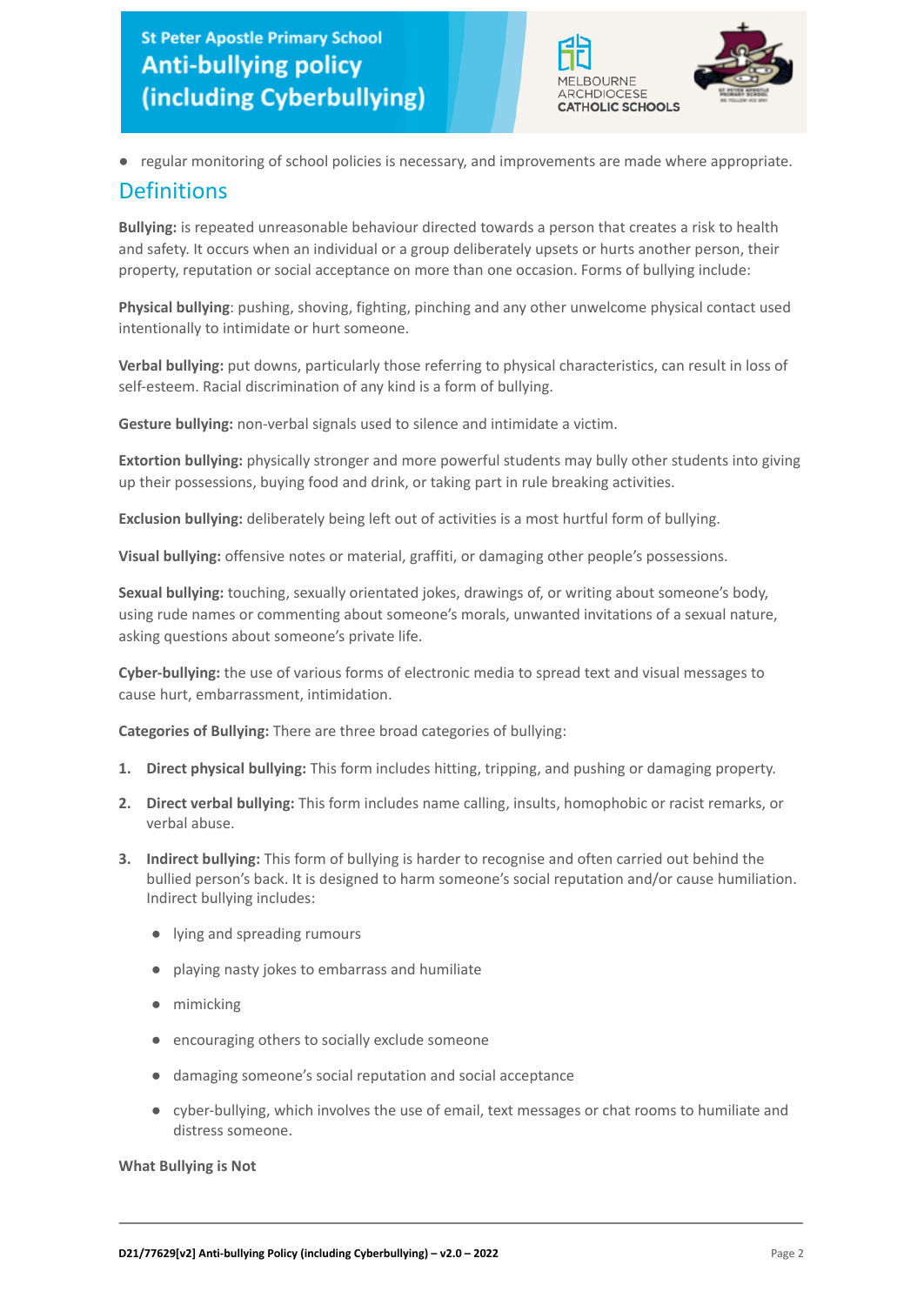



Many distressing behaviours are not examples of bullying, even though they are unpleasant and often require teacher intervention and management. There are three socially unpleasant situations that are often confused with bullying including:

- **● Mutual conflict:** In mutual conflict situations, there is an argument or disagreement between students but not an imbalance of power. Both parties are upset and usually both want a resolution to the problem. However, unresolved mutual conflict sometimes develops into a bullying situation, with one person becoming targeted repeatedly for 'retaliation' in a one-sided way.
- **● Social rejection or dislike:** Unless the social rejection is directed towards someone specifically and involves deliberate and repeated attempts to cause distress, exclude or create dislike by others, it is not bullying.
- **● Single-episode acts:** Single episodes of nastiness or physical aggression are not the same as bullying. If a student is verbally abused or pushed on one occasion they are not being bullied. Nastiness or physical aggression that is directed towards many different students is not the same as bullying.

## Procedures

All members of our school community must be aware of the possibility of bullying and take action to prevent bullying if it is reasonably foreseeable.

#### **Responsibilities: The school**

St Peter Apostle Primary School will respond to all reported incidents of bullying, perceived or actual, sensitively, fairly and promptly by:

- using an Anti-Bullying Response Pathway when we become aware of incidents. The Pathway assists with a regulated and thorough response.
- implementing an Anti-Bullying Action Plan as part of the Response Pathway.
- keeping a written record of any bullying investigation.
- encouraging students, staff and parent and carers to report bullying and cyber-bullying to the class teacher or directly to the principal
- investigating complaints of bullying and cyber-bullying in a manner that respects the dignity and privacy of those involved.
- ensuring that complaints of bullying and cyber-bullying are handled in a way that is sensitive to students' cultural and linguistic backgrounds, and that recognises the diverse circumstances of students
- nominating a person or staff to co-ordinate strategies for the resolution of specific bullying incidents reported in this school
- notifying parents/guardians/carers of bullying incidents involving their children and allowing them to have input into decisions that affect their children, where this is appropriate
- notifying the relevant Regional Leadership Consultant of any serious incident
- contacting the Police/Police Youth Liaison Officer if the bullying situation has involved violence, threat of harm or alleged criminal conduct
- maintaining records of bullying incidents and related interventions in accordance with relevant recordkeeping requirements (such as the Public Record Office Victoria Recordkeeping Standards)
- conducting Student Safety Audits at least once a year to promote safe, inclusive and respectful learning environments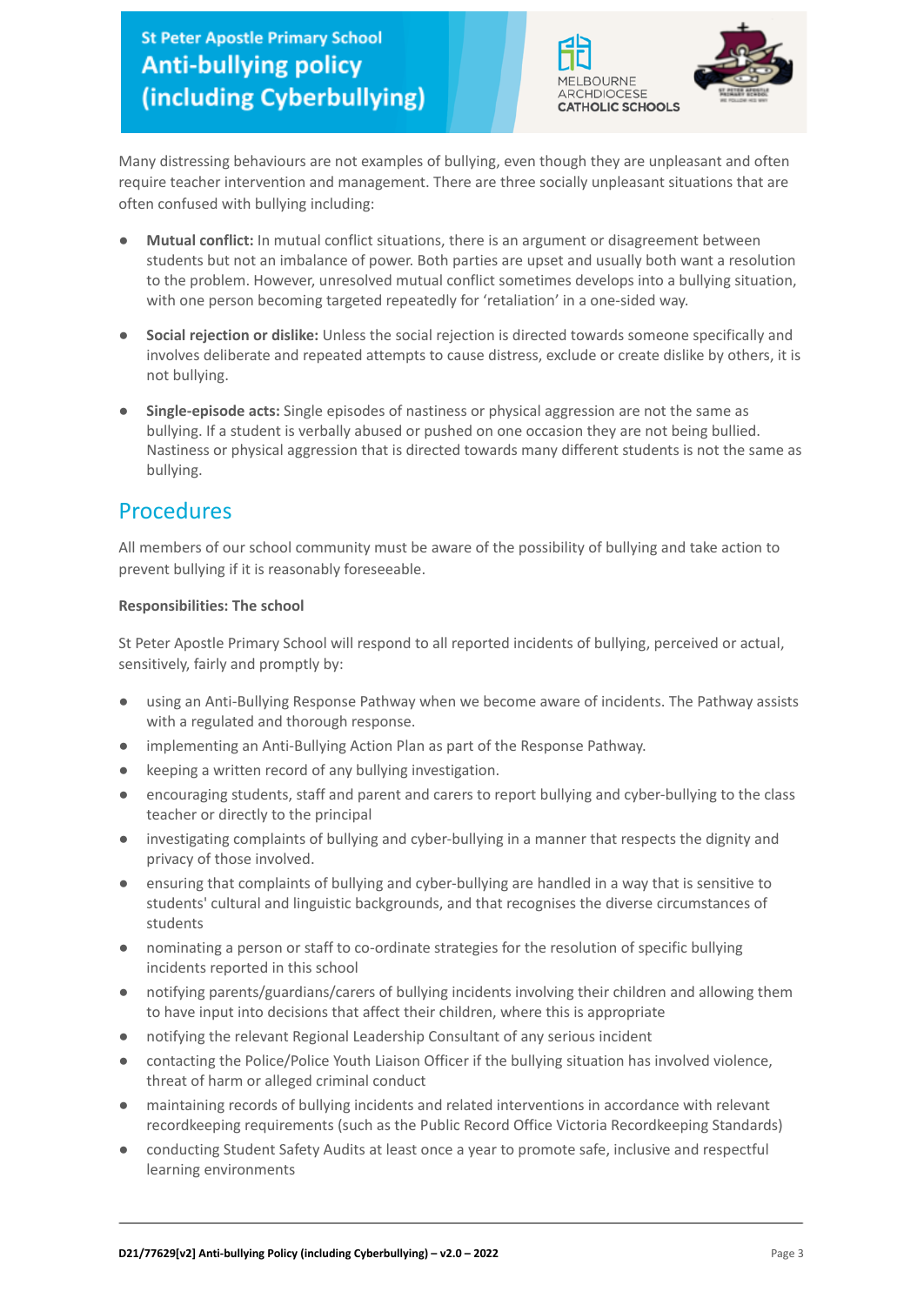



- promoting student voice and empowerment in classrooms and through the use of Student Representative Council to discuss matters associated with bullying, cyber bullying, safety and wellbeing
- reviewing and evaluating the school's anti-bullying policy and the responsible use of technology procedures to ensure they are working effectively.
- **●** engaging with parents/guardians/carers to review and evaluate the school's anti-bullying policy and the responsible use of technology procedures to ensure they are working effectively.

#### **Responsibilities: Staff**

Staff at St Peter Apostle Primary School aim to treat all members of the school community with dignity and respect and build respectful relationships that respond effectively and sensitively to the needs of each student by:

- implementing the student anti-bullying and responsible use of technology procedures by responding promptly and appropriately to reported incidents of bullying, in a way that is sensitive to the diverse backgrounds and circumstances of students
- supporting the student anti-bullying and responsible use of technology procedures through positive modelling and the promotion of appropriate behaviour
- engaging in professional learning to support appropriate anti-bullying responses which could include cyber safety, restorative justice practices, mediation and developing social skills in students. Such opportunities are made available to staff on the same basis as other professional learning.
- supporting all aspects of related school policies
- remaining vigilant in how students are using technology through positive modelling and the promotion of appropriate behaviour
- embedding critical thinking, values clarification, respectful relationships and developing empathy into our teaching practice
- responding to bullying and cyber-bullying concerns by providing age appropriate guidance and boundaries so that students can learn to self-regulate.

#### **Responsibilities: Students**

Students at St Peter Apostle have responsibilities to use technology appropriately and respectfully. The staff at St Peter Apostle will encourage and support students to:

- follow the anti-bullying and responsible use of technology procedures
- immediately seek help from a trusted adult if they are aware of or involved in a bullying or cyber-bullying incident
- seek support if bullied and refrain from retaliating in any bullying incident
- understand that any social networking site that identifies the school by name or image or implication is part of the school environment
- in age-appropriate circumstances the student should keep evidence of alleged bullying and produce it on request (for example phone text messages).

#### **Responsibilities: Parents/Guardians/Carers**

Parents/guardians/carers at St Peter Apostle have responsibilities to use technology appropriately and respectfully. St Peter Apostle Primary School will work in partnership with parents/guardians/carers in responding to incidents of bullying. Staff at St Peter Apostle will: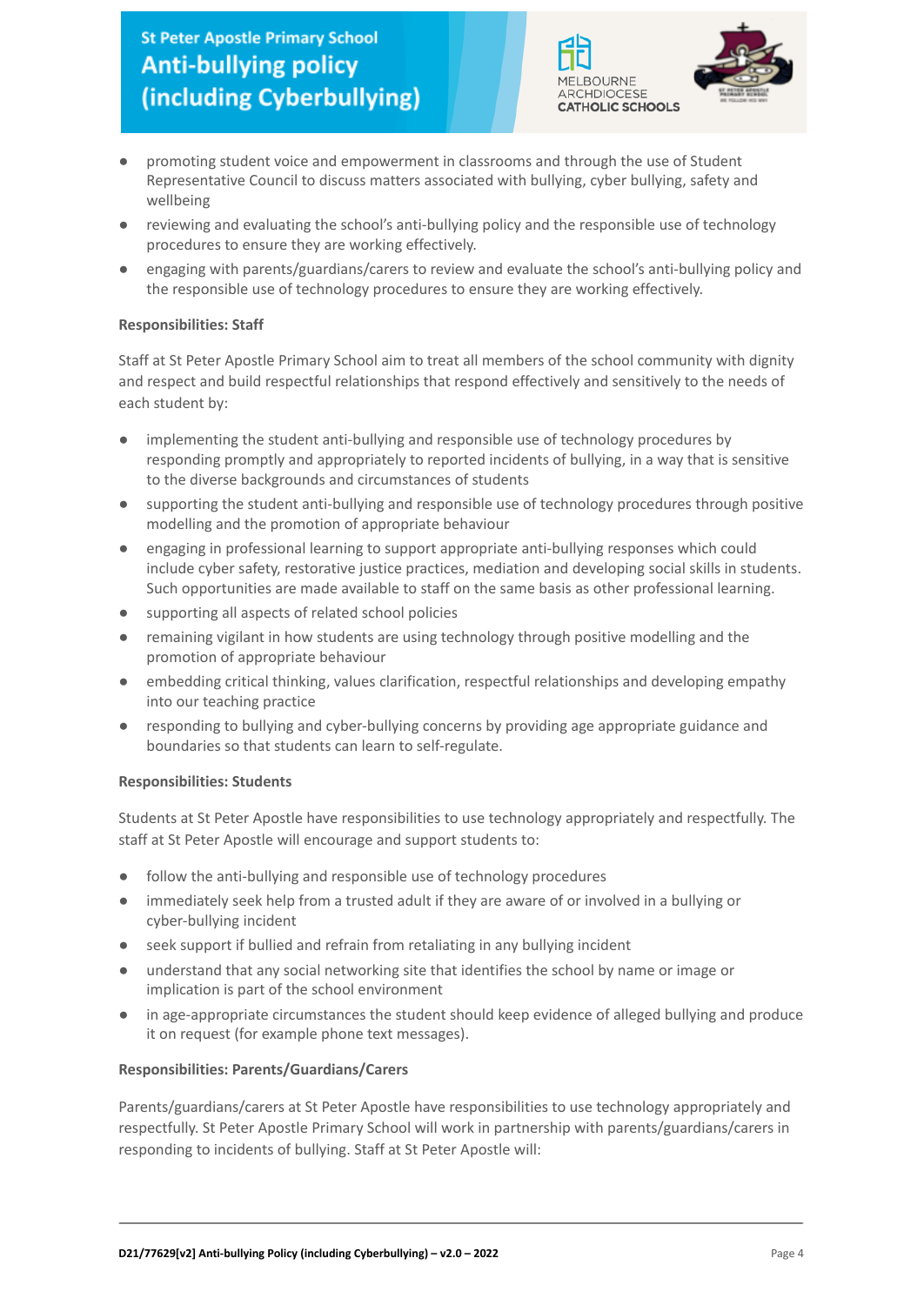



- remind parents/guardians/carers about the need to reinforce the school messages in the proper use of technology to help children grow into ethical and responsible digital citizens
- encourage parents/guardians/carers to report serious matters of out-of-school hours bullying and cyber- bullying to the Police or other appropriate authority (such as the Internet Service Provider) and, as relevant, to the school
- ask parents/guardians/carers to contact the school immediately through the class teacher or directly through the principal if they know of any bullying incident
- expect that parents/guardians/carers will model behaviour that is indicative of Gospel values and that reflect the school's Vision and Mission statement. Thus parents/guardians/carers are required to act respectively to all members of the school community at all times.
- encourage parents/guardians/carers to report serious matters of out-of-school hours bullying and cyber- bullying to the Police or other appropriate authority (such as the Internet Service Provider). When such bullying concerns the wellbeing of their own child, parents/guardians/carers are to contact the principal.
- encourage parents/guardians/carers to be involved in decisions regarding incidents of bullying that affect their child, where this is appropriate.

## References

- [Privacy Compliance Manual](https://cevn.cecv.catholic.edu.au/Melb/Document-File/Polices-Compliance-and-Legal/Privacy/Privacy-Compliance-Manual.aspx) (2020). Catholic Education Commission of Victoria Ltd (CECV) (CEVN website)
- **•** Department of Education and Training (Vic). 2021. [Bullying Prevention and Response Policy](https://www2.education.vic.gov.au/pal/bullying-prevention-response/policy)
- **●** Department of Education and Training (Vic). 2021. [Cybersafety and Responsible Use of Digital](https://www2.education.vic.gov.au/pal/cybersafety/policy) **[Technologies](https://www2.education.vic.gov.au/pal/cybersafety/policy)**
- **•** Department of Education and Training (Vic). 2020. [Mobile Phones Student Use](https://www2.education.vic.gov.au/pal/students-using-mobile-phones/policy).

### Resources

Bully [Stoppers](https://www.education.vic.gov.au/about/programs/bullystoppers/Pages/default.aspx) – a resource containing information and advice for the school community, including students, parents and school staff.

[Bullying. No](https://bullyingnoway.gov.au/) Way! - a website for Australian schools, managed by the Safe and Supportive School Communities Working Group (SSSC) which has representatives from all states and territories, including the Catholic and independent schooling sectors.

[eSmart](https://www.education.vic.gov.au/about/programs/bullystoppers/Pages/esmart.aspx) - assists schools to develop a culture that promotes the safe, smart and responsible use of technology.

eSafety [Commissioner](https://www.esafety.gov.au/) – provides a range of up-to-date information and resources, coupled with a complaints system to assist children who experience serious cyberbullying and image-based abuse.

[Australian Student Wellbeing Framework \(2018\)](https://www.studentwellbeinghub.edu.au/docs/default-source/aswf_booklet-pdf.pdf)

#### [Student Wellbeing Hub](https://www.studentwellbeinghub.edu.au/)

Catholic Education Commission of Victoria Ltd (CECV). (2018). [Positive Behaviour Guidelines](http://www.cecv.catholic.edu.au/getmedia/bc1d235d-9a98-4bb4-b3ac-84b50fa7c639/CECV-Positive-Behaviour-Guidelines_FINAL2.aspx?ext=.pdf)

Catholic Education Commission of Victoria (CECV). Child Safety Commitment Statement